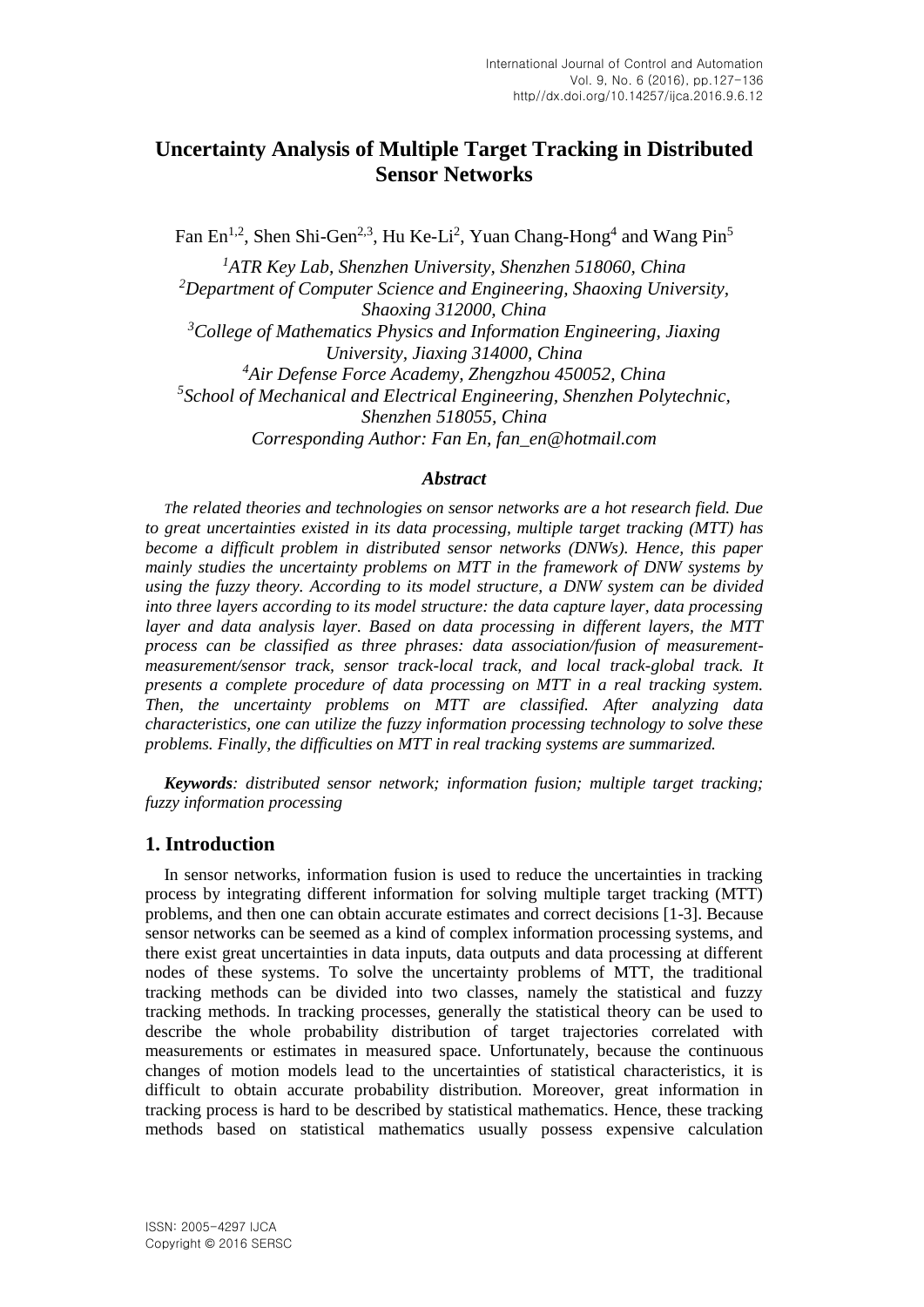complexities, and they are not suitable for the real-timely processing requirements. Therefore, they are restrained in real situations with inadequate prior information [4-6].

The fuzzy information processing technology is a kind of intelligent information processing methods. They are concise and powerful in processing uncertainty problems. For the uncertainty problems with imprecise and incomplete information, it can provide an effective and accurate mathematical tool [7-11]. In the framework of fuzzy theories, fuzzy mathematics can describe or express different information, and then establish a relationship between them. Hence, it can provide a good thought for solving the uncertainty problems on MTT. To avoid the decrease of tracking methods or improve the quality of their tracking results, some researchers utilize fuzzy mathematics to make the characteristics of motion models and different type of attributes into fuzzy information, and then the fuzzy information is incorporated into tracking methods or fuzzy operators to track methods [12-15]. However, these tracking methods usually aim at single procedure of MTT, and they seldom focus on the whole process in hierarchical systems. For this reason, one can utilize the fuzzy information processing technology to systematically solve the uncertainty problems of MTT in the whole framework of sensor networks.

In real applications, the designs of MTT methods are not only relative with the fusion structure of a sensor network system, but also with the processing performance of each layer's nodes and data characteristics. Furthermore, data characteristics are relative with each node's type and the corresponding data fusion method utilized [16]. Therefore, we firstly analyze the structure model of sensor networks, and then establish a whole data processing flow of MTT. For different phrases of MTT, data characteristics in different nodes are analyzed, and their corresponding uncertainties are classified. Meanwhile, the influences of each node's performance at different layers on the design of MTT methods are analyzed. In addition, the difficulties of MTT in sensor networks are summarized for the characteristics of real tracking systems. Finally, the conclusions are given.

# **2. Data Processing in Distributed Sensor Networks**

A distributed network is a usual structure model in real applications. In system performance, it consumes lower costs to obtain equal or approximate accuracy obtained by a centralized sensor network and even better performance in reliability and availability. In physical structure, it relaxes the requirements of communication bandwidths and processing abilities for a tracking system. In addition, a distributed network can be also classified as the hierarchical and full distributed sensor network (DSW). The former is usually applied in the military domain, and it generally consists of three layers according to the data stream [16, 17]: the data capture layer corresponding to sensor nodes, the data processing layer corresponding to local nodes, and the data analysis layer corresponding to the global node.

As shown in Figure 1, the procedures of data processing in hierarchical sensor network are given as follows: 1) in the data capture layer, each sensor node utilizes measurements to generate sensor tracks after track initialization, measurement-sensor track association and fusion; 2) in data processing layer, each local node utilizes sensor tracks to generate local tracks by sensor track-local track association and fusion; 3) in data analysis layer, the global node utilizes local tracks to generate global tracks and form a uniform situation. In real tracking systems, each node needs to process mass data, including measurements and tracks. In real situations, once a node receives a message, and then processes it immediately. Hence, the system increases the requirement of each node for data processing.

In the view of information fusion, data processing in DSW systems can be regarded as an information fusion process. It can processing multi-source or multi-node information as its inputs, and then utilizes data fusion methods to generate novel and superior information. In the view of signal processing, it is a data processing procedure at different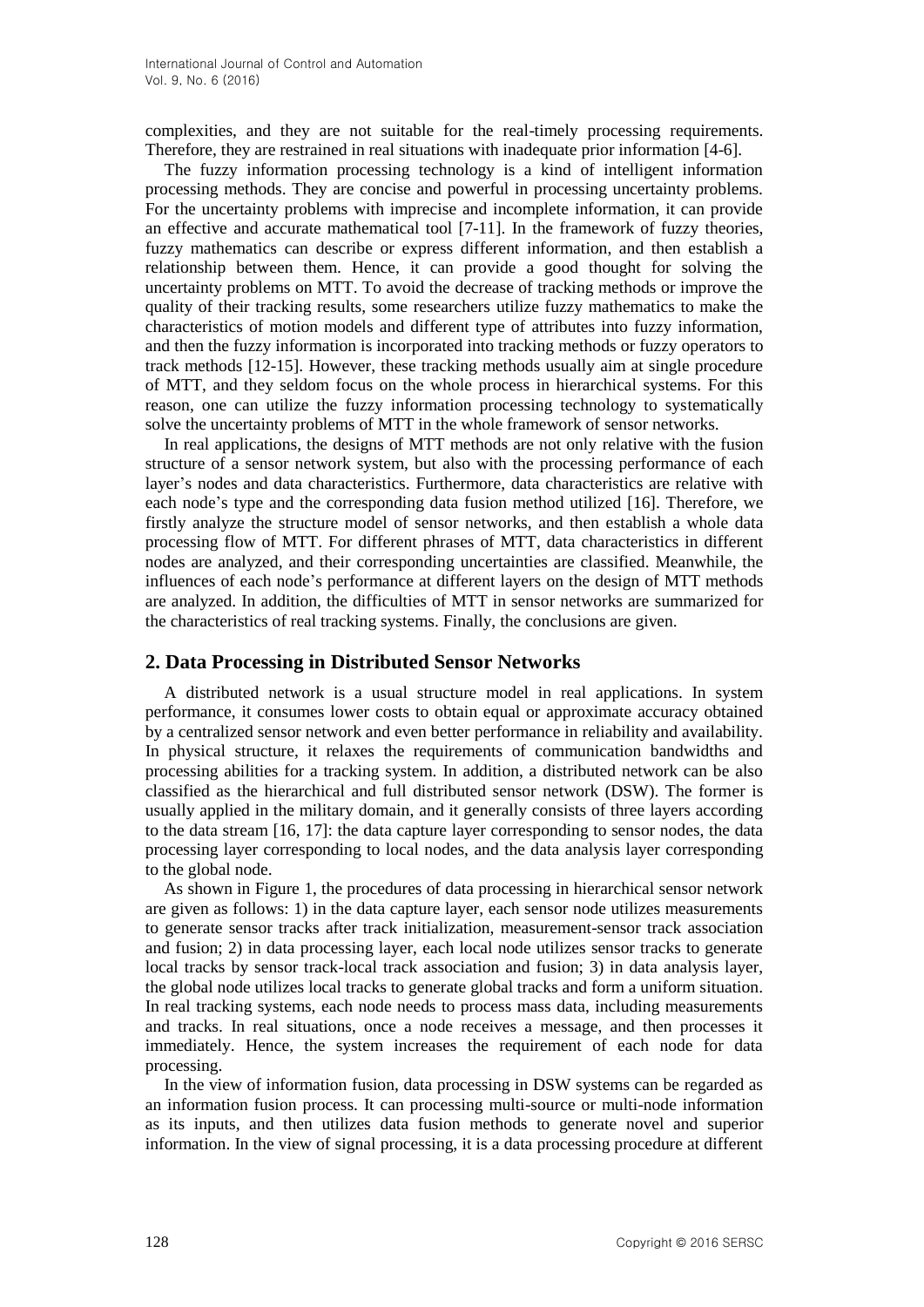nodes corresponding to different layers. Namely, it utilizes data fusion methods at different nodes to process mass information. In the view of information transmission, it is that information flows from low layers to high layers and meanwhile it becomes newer and better. Hence, the data processing in DSWs is a process of multi-source fusion and refinement, and it is a reasoning process of data-driven from below to above [18].



**Figure 1. Procedure of Data Processing in DSWs**



**Figure 2. Data Characteristics in Sensor Network**

# **3. Uncertainties Classification in MTT**

The uncertainties in MTT can be generally divided into three categories as the uncertainties on observed targets, the uncertainties on measurements and track estimates, and the uncertainties on data processing at each node.

### (1) the uncertainties on observed targets

The uncertainties on observed targets include those of target amounts and motion models. The correct amount of moving targets in real tracking situations is hard to obtain, and this leads to the uncertainties of target amounts. When tracking single target at a sensor node, there possibly exist several valid measurements associated with a target, and then one needs to design a rule on measurement-sensor track association. When tracking multiple targets at a sensor node, the designed rule becomes increasingly complicated. At a local node or global node, the amount of target tracks may change at any time, and one needs to design the rule on sensor track-local track association or local track-global track association. In addition, the uncertainties of motion models denotes the trajectory of a moving target changes continuously, and this leads to the complexity of the state equation on the motion model of a target.

(2) the uncertainties on measurements and track estimates

Due to the restraint of the nodes' performance and the environments' prior information, the obtained measurements are unavoidable to incorporate measuring errors and observed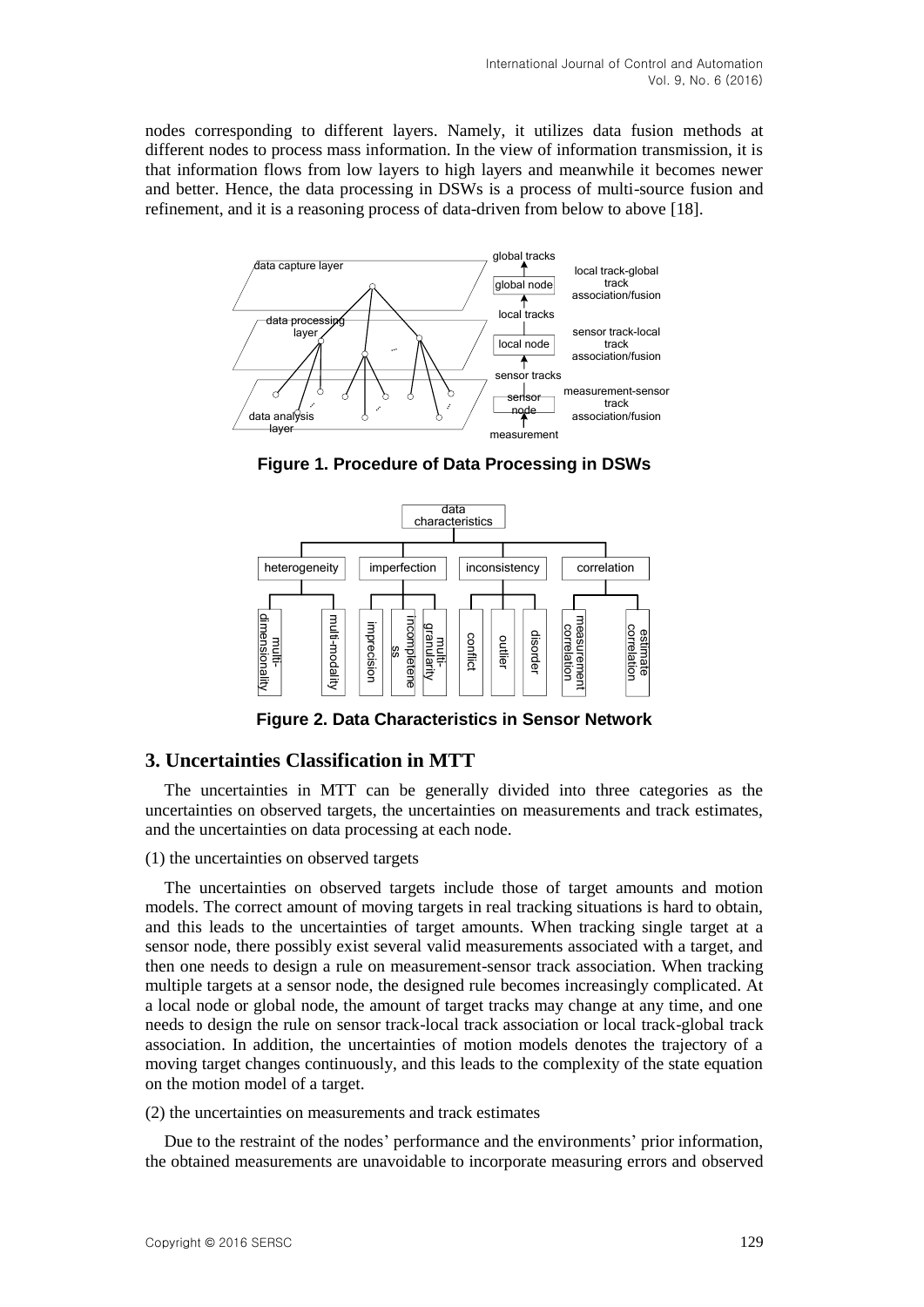noises. The uncertainties on data processing at each node can be divided into three aspects [19]: random errors, system errors, and false errors. According to the structure model of tracking systems, target tracks can be divided into three categories: sensor tracks, local tracks and global tracks. The uncertainties of track data include that of quality and reliability. Considered the sources of local tracks, the performance of nodes and fusion algorithms are different, local tracks generated by different nodes possess unequal quality and reliability.

(3) the uncertainties on data processing at each node

As described above, measurements or tracks generally possess the uncertainties, and the performance of nodes is different. Based on this reason, it leads to the uncertainties of data fusion algorithms designed for different nodes. In real tracking systems, the messages transmitted between two nodes don't include the covariances of estimate errors due to limited bandwidths in battlefields. Hence, the traditional data fusion algorithms are unsuitable in real systems. Meanwhile, the uncertainties of measurements or local estimates destroy the associated relationship of measurement-measurement/sensor track, sensor track-local track, and local track-local track, and it increases the complexity of data fusion algorithms.

# **4. Uncertainty Analysis in MTT**

To realize MTT, one needs to establish the models for different phrases of target tracking, namely data processing at different nodes. Its aim is to obtain the better performance in estimation and decision. Considered the advantages of the fuzzy theory on uncertainty problems, the fuzzy information processing technology is applied to solve the uncertainty problems on MTT in DSWs. The related technologies are given as Figure 3 [16].



**Figure 3. Common Technologies in Fuzzy Information Processing**

# **4.1. Uncertainties in Observed Data**

The uncertainties of observed data can be modeled as statistical and fuzzy measurements according to the statistical and fuzzy theories. The uncertainty measures of these two measurements are given as follow [20]:

**Definition 1:** The uncertainty measure of the *l*th type's statistical measurements at time *k* is defined by:

$$
\alpha_k^l = H(p_k^l) / \sigma_k^l \tag{1}
$$

Here,  $\sigma_k^l$  and  $H(p_k^l)$  denote the standard deviation and the statistical entropy, calculated by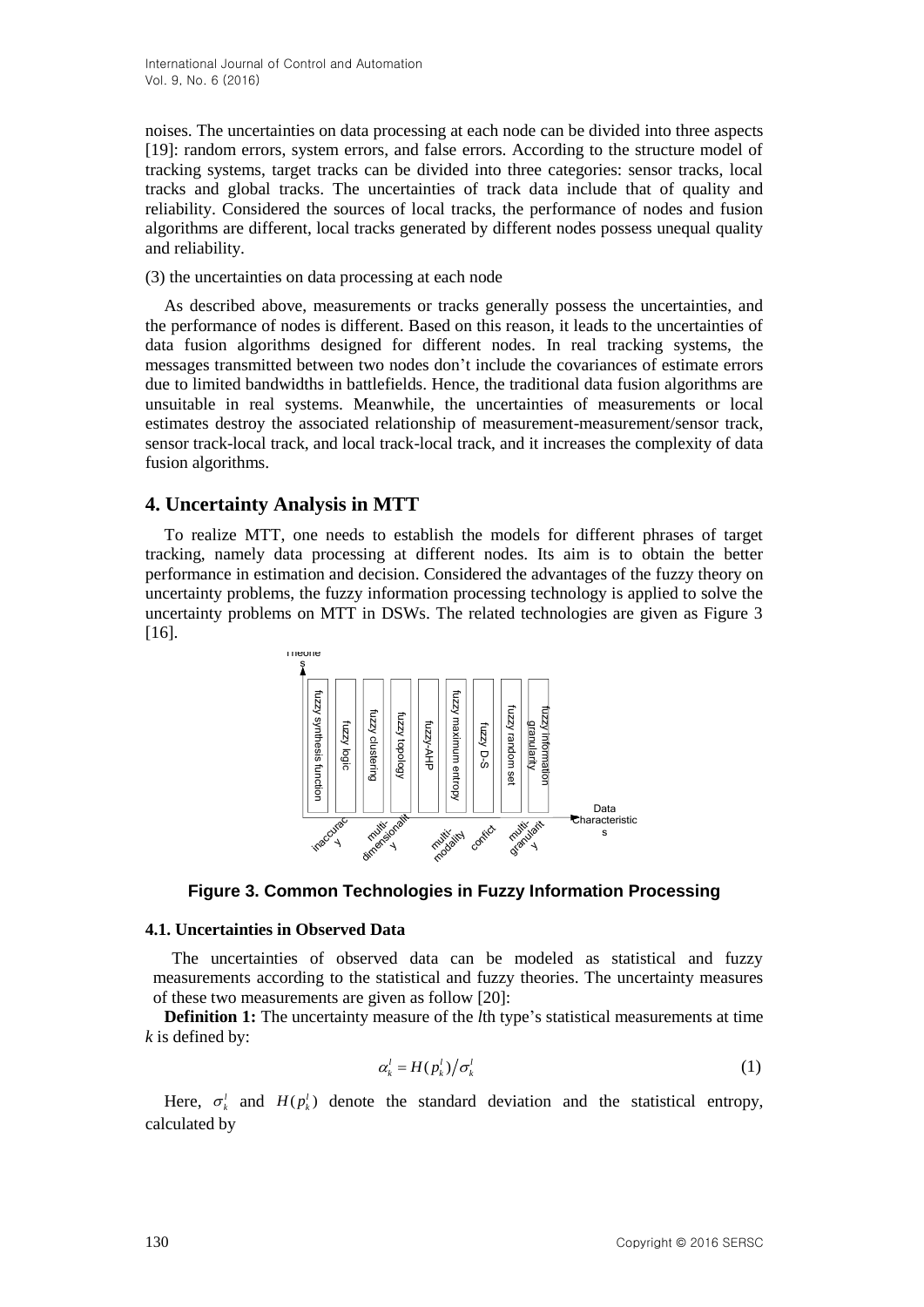$$
\sigma_{k}^{l} = \sum_{i=1}^{m} \sqrt{(z_{i,k}^{l} - \overline{z}_{c,k}^{l})^{T} (z_{i,k}^{l} - \overline{z}_{c,k}^{l})}/m g_{z^{l}}
$$
(2)

$$
H(p_k^l) = -\sum_{i=1}^m p_k^l(z_{k,i}^l) \ln p_k^l(z_{k,i}^l)
$$
 (3)

where  $z_{k,i}^i$  and  $p^i(z_{k,i}^i)$  denote the *i*th statistical observation and its statistical probability,  $z_{k,c}^{l}$  and  $m_k^{l}$  denote the center and the amount of statistical observations,  $g_{z^{l}}$  is the association gate. In Equation (1),  $\sigma_k^l$  describes the clustering feature,  $H(p_k^l)$  describes the distribution of statistical probabilities assigned to the statistical observations.

**Definition 2:** The uncertainty measure of the *l*th type's fuzzy measurements at time *k* is defined by:

$$
\tilde{\alpha}_k^l = \tilde{H}(u_k^l) / \tilde{\sigma}_k^l \tag{4}
$$

Here,  $\tilde{\sigma}_k^l$  and  $\tilde{H}(u_k^l)$  denote the standard deviation and the fuzzy entropy, calculated by

$$
\tilde{\sigma}_k^l = \sum_{i=1}^n \sqrt{(\boldsymbol{s}_{i,k}^l - \overline{\boldsymbol{s}}_{c,k}^l)^T (\boldsymbol{s}_{i,k}^l - \boldsymbol{s}_{c,k}^l)} / n \, g_{S^l}
$$
\n<sup>(5)</sup>

$$
\tilde{H}(u_k^l) = -\sum_{i=1}^n u_k^l(s_{i,k}^l) \ln u_k^l(s_{i,k}^l)
$$
\n(6)

where  $s_{k,i}^l$  and  $u^l(s_{k,i}^l)$  denote the *i*th observation and its membership degree,  $s_c^l(k)$  and  $n_k^l$  denote the center and the amount of fuzzy observations,  $g_{s'}$  is the association gate. In Equation (4),  $\tilde{\sigma}_k^l$  describes the clustering feature of the fuzzy observations,  $\tilde{H}(u_k^l)$ describes the distribution of membership degrees assigned to the fuzzy observations.

Based on these facts, to process the statistical and fuzzy measurements in a uniform frame, a new additive fusion strategy is proposed as following in [20]:

$$
\rho(z_{i,k}^1,...,z_{i,k}^m,s_{i,k}^1,...,s_{i,k}^n \mid \mathbf{x}_k^t) = \sum_{l=1}^m \alpha_k^l p_k^l (z_{i,k}^l \mid \mathbf{x}_k^t) + \sum_{l=1}^n \tilde{\alpha}_k^l u_k^l (s_{i,k}^l \mid \mathbf{x}_k^t)
$$
(7)

where  $p_k^l(z_{i,k}^l | x_k^l)$  and  $u_k^l(s_{i,k}^l | x_k^l)$  are the corresponding statistic associated probabilities and fuzzy associated probabilities, m and n are the amounts of statistical and fuzzy measurements, respectively. Hence, the proposed strategy can keep the consistency of tracking results with statistic and fuzzy measurements.

#### **4.2. Uncertainties in Target Motion Model**

 $\alpha'_i = \sum_{i=1}^n \beta_i (z'_{i-1} - z'_{i+1})^T(z'_{i-1} - z'_{i})^T/nz_i$  (2)<br>
Where  $z'_{i-1}$  and  $\rho'(z'_i)$ , denote the absolute of the american state and the statistical probability<br>  $z'_{i+1}$  and  $\rho'(z'_i)$ , denote the absolution of stat In maneuvering target tracking, the motion models of targets possess great uncertainties, and meanwhile maneuvering information is also unknown in real applications. To solve the problem of maneuvering target tracking, there exist two thoughts for the above situation: describe a trajectory as several typical motion models with known parameters or their combination or incorporate control variables in the motion equation as the random variables with the certain possibility distribution function. However, the prior information of motion models or the possibility distribution functions of input variables are difficult to obtain real-timely. Due to its universal approximation, fuzzy systems can utilize the simple fuzzy linguistic terms to describe various uncertainties flexibly. Therefore, a good idea is to utilize fuzzy systems to adjust the parameters of tracking filter based on the maneuvering changes of moving targets.

Because data characteristics are generally unknown, the Kalman filter (KF) is limited in real applications. The recursive least squares (RLS) filter doesn't only tracks a moving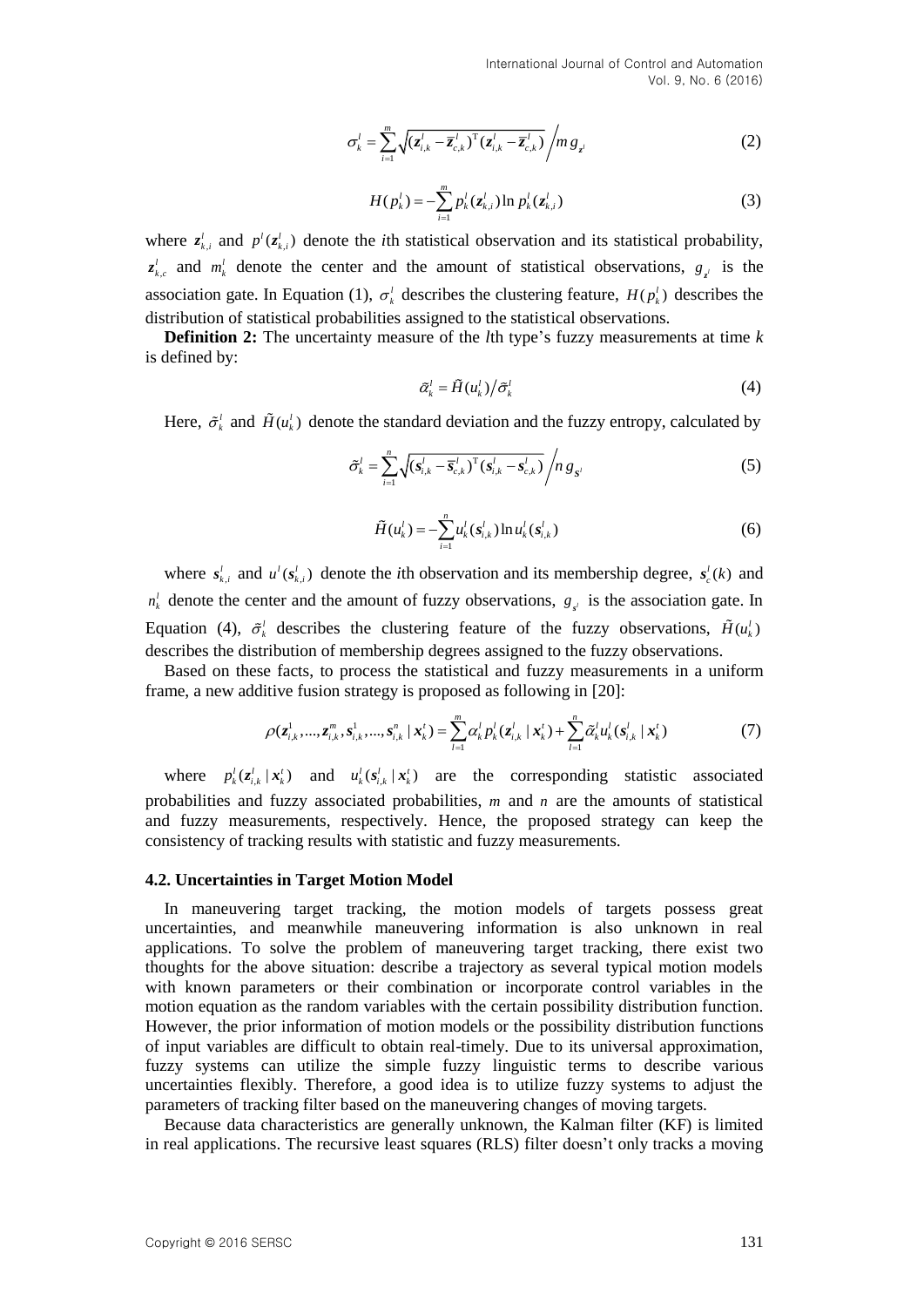International Journal of Control and Automation Vol. 9, No. 6 (2016)

target with constant velocity, but also possesses small calculated complexity. Unfortunately, its performance seriously degrades when tracking a maneuvering target. A fuzzy RLS filter in [21] describes the maneuvering process as a combination of several different uniform models and utilizes fuzzy systems to adjust the factor. The fuzzy RLS filter can be expressed as:

$$
\hat{\boldsymbol{x}}_k = \boldsymbol{\varPhi}_k \boldsymbol{H}_k \hat{\boldsymbol{x}}_{k-1} + \boldsymbol{P}_k \boldsymbol{H}_k^{\mathrm{T}} (\boldsymbol{z}_k - \boldsymbol{H}_k \boldsymbol{\varPhi}_k \hat{\boldsymbol{x}}_{k-1})
$$
\n(8)

$$
P_{k} = \tilde{\lambda}_{k}^{-1} \Phi_{k} P_{k-1} \Phi_{k}^{T} - \tilde{\lambda}_{k}^{-2} \Phi_{k} P_{k-1} \Phi_{k}^{T} H_{k}^{T} (I + \tilde{\lambda}_{k}^{-1} H_{k} \Phi_{k} P_{k-1} \Phi_{k}^{T} H_{k}^{T})^{-1} H_{k} \Phi_{k} P_{k-1} \Phi_{k}^{T}
$$
(9)

Here,  $\tilde{\lambda}_k$  is the fuzzy fading factor,  $\Phi_k$ ,  $H_k$  and  $P_k$  are the state transition matrix, observation matrix and covariance matrix of estimate errors, respectively.

Based on this fact, Fan *et al* proposed a probabilistic data association-fuzzy recursive least squares filter (PDA-FRLSF) in [22] and generalized joint data association-fuzzy recursive least squares filter (GJPDA-FRLSF) [20] for single target tracking and multiple target tracking respectively in cluttered environments.

#### **4.3. Uncertainties in Data Processing for Nodes**

According to the model structure, one can analyze the uncertainties at different nodes from three respects:

(1) the uncertainties of data processing at sensor node

At sensor node, track initialization (namely measurement-measurement association) is the primary problem in MTT. The track initialization method based on Hough transform (HT-TI) is a representative of batching methods and is widely applied in strong clutter environments. Due to the effects of noises and clutters, track initialization possesses great uncertainties, and it leads to the diffusion of a cumulative function's peaks [23]. Hence, one can utilize the fuzzy cumulative function [23-26] to describe the uncertainties of track initialization:

$$
\tilde{F}(\rho_{l}, \theta_{l}) = \sum_{i=k}^{k+n-1} \sum_{i,j} u(\rho_{i,t}, \theta_{j,t}), \ (\rho_{i,t}, \theta_{j,t}) \in \sigma(\rho_{l,t}, \theta_{l,t})
$$
\n(10)

Here,  $\tilde{F}(\rho_i, \theta_i)$  is the fuzzy cumulative matrix,  $u(\rho_i, \theta_j)$  is the membership function, namely

mely  
\n
$$
u(\rho_i, \theta_j) = \exp\left(-\frac{(\rho_i - \rho_l)^2}{2\sigma_i^2} - \frac{(q_j - q)^2}{2\sigma_\beta^2}\right), (r_i, q_j) \in \tilde{A}_i(\rho_i, \theta_i)
$$
\n(11)

where,  $\sigma_r$  and  $\sigma_\beta$  are measured errors, the point  $(\rho_i, \theta_j)$  is the mapping of the measurement  $z_i$  in parameter space,  $\tilde{A}_i(\rho_i, \theta_j)$  is the fuzzy set. To reduce the uncertainties of detected results, Fan *et al* in [26] incorporate the temporal information of measurement sequences and motion information of moving targets into track detection. Considered the possibilities of the occurrence of new targets generated by the points out the neighbor region, the membership can be further rewrote as

$$
u(r_{i,k+1}, q_{j,k+1}) = \begin{cases} \exp\left(-\frac{(\rho_i - \rho_l)^2}{2\sigma_i^2} - \frac{(q_j - q)^2}{2\sigma_\beta^2}\right), (\rho_{i,k+1}, \theta_{j,k+1}) \in \sigma(\rho_{l,k}, \theta_{l,k})\\ 1, \qquad (\rho_{i,k+1}, \theta_{j,k+1}) \notin \sigma(\rho_{l,k}, \theta_{l,k}) \end{cases}
$$
(12)

Here,  $(r_{i,k+1}, q_{j,k+1})$  is the mapping generated at time  $k+1$ ,  $\sigma(\rho_{i,k}, \theta_{i,k})$  is the neighbour region of the kernel element  $(\rho_{l,k}, \theta_{l,k})$  at time k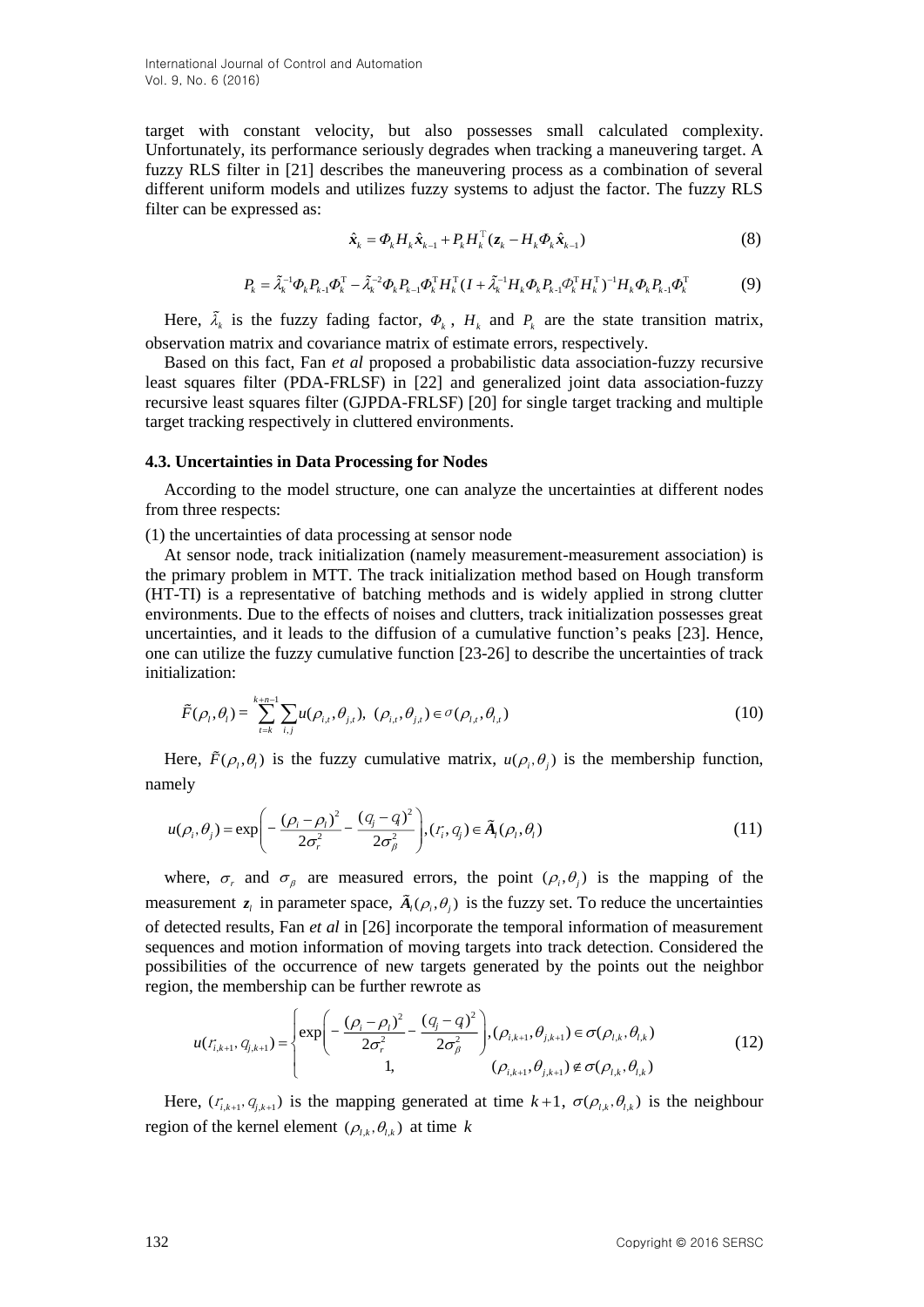$$
\sigma(\rho_i, \theta_i) = [\rho_i - 2\sigma_i, \rho_i + 2\sigma_i] \times [\theta_i - 2\sigma_i, \theta_i + 2\sigma_i]
$$
\n(13)

Figures. 4 and 5 show the detected results in ideal and clutter environments by the HT-TI method and FHT-TI method in [26]. It is can be found that the FHT-HI method doesn't only enhance the peak of the cumulative matrix, but also reduces the calculated complexity.





**Figure 5. Detected Results in Cluttered Situation**

(2) the uncertainties of data processing at local node



**Figure 6. Structure of Track Association**

In real tracking systems, the estimates of local tracks are orderly transmitted from local nodes to the global node by message due to the restraint of communication bandwidth in battlefields. Furthermore, each message only contains single estimate of local tracks. In addition, there exist two types of tracks in local nodes: local tracks utilized for target tracking, tracklets used for updating global tracks. Due to single estimate without the direction information of a moving target, one defines two state estimates of a local track in continuous times as a tracklet in [27] as follow:

$$
\boldsymbol{t}_{l,k}^i = [\hat{\boldsymbol{x}}_{s,k-1}^i, \hat{\boldsymbol{x}}_{s,k}^i]^{\mathrm{T}}
$$
\n(14)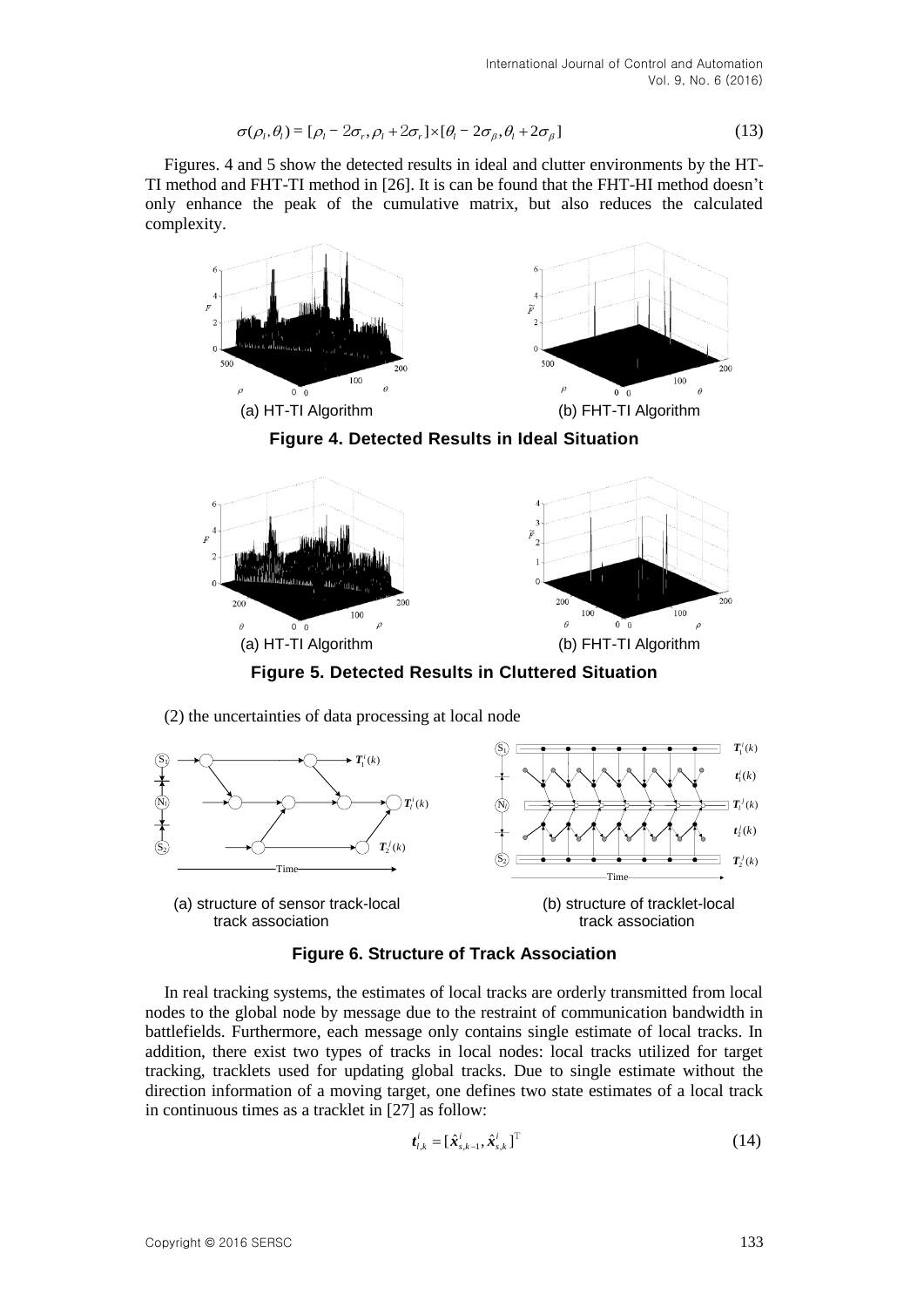Here,  $\hat{x}_{s,k-1}^i$  and  $\hat{x}_{s,k}^i$  $\hat{\mathbf{x}}_{s,k}^{i}$  are the state estimates of the sensor track  $T_{s,k}^{i}$  at time  $k-1$  and *k* , respectively.

For the above reasons, sensor track-local track association can be real-timely divided into tracklet-local track association, shown as Figure 6. It can reduce the uncertainties in association judgment by increasing information amount in single associated object. Based on this fact, one can map tracklets into the points in parameter space according to Hough transform as follow in [27]:

$$
\boldsymbol{p}_{si} = f(\boldsymbol{t}_{s,k}^i) = (\rho_{si}, \theta_{si})
$$
\n(15)

Hence, the track association problem can be transformed as that of point distribution. Here,  $f(\cdot)$  is the mapping function of the tracklet  $t_{s,k}^i$  transformed as the point  $p_{si}$ ,  $\rho_{si}$ and  $\theta_{si}$  are the coordinates of the point  $p_{si}$ . Furthermore, the sequence of tracklets can mapped as a set of points:

$$
\{p_{si}/(\rho_{si}, \theta_{si}) = f(t_{s,k}^{i}), s = 1, L, n, i = 1, L, n_{s}\}
$$
\n(16)

Then, one utilizes the fuzzy maximum entropy cluttering method to calculate the fuzzy association degree on tracklet-local tracks (or predicted centers).

$$
u_{li} = \exp(-\omega_i d(\boldsymbol{p}_i, \boldsymbol{v}_l)) \Big/ \sum_{k=1}^{c} \exp(-\omega_i d(\boldsymbol{p}_i, \boldsymbol{v}_k)) \tag{17}
$$

where  $v_i = f([\hat{x}_i^i(k-1), \hat{x}_i^i(k|k-1)]^T)$ , and  $\omega_i$  is the difference factor, which can adjust the membership degree  $u_{ii}$ .

(3) the uncertainties of data processing at global node

Considered the reliabilities of tracks from different local nodes, firstly one can define the reliabilities of local nodes, and then utilize the fuzzy analytical hierarchy process (AHP) method to calculate them. Based on these facts, a reliability-weighted nearest neighbor track association (wNNTA) method is proposed in [28]. In the proposed method, the association degrees of tracklet-global track can be calculated by:

$$
u(t_{l,k}^i, T_{0,k}^j) = w_l \mu(t_{l,k}^i, T_{0,k}^j)
$$
\n(18)

where,  $t_{l,k}^i$  is a tracklet,  $T_{0,k}^j$  is a global track,  $w_l$  is a weighted reliability coefficient,  $\mu$ is the nearest neighbor operator. To solve the uncertainty problem on local estimates, the weighted fuzzy track association (FTA) operator is utilized to replace the nearest neighbor operator [29]:

$$
u(M_i) = \sum_{l=1}^{n} a_l d_i(m_l)
$$
 (19)

Here, *u* and  $d_i$  are the fuzzy synthetic function and distance function,  $M_i$  is the fuzzy factor set,  $m_i$  is the *l* th factor in the set  $M_i$ ,  $a_i$  is the weight of the factor  $m_i$ . In the situation that there exist many types of local nodes and different accuracies of local tracks, the weighted FTA method can increase the weight of tracklets with a larger reliabilities through reliability-weighting, and then improve the performance of fusion results.

# **5. Difficulties of MTT in real situations**

Although the related MTT theories have achieved certain development, there still exist great difficulties in real applications, particularly for sensor networks. According to the characteristics of real tracking systems and related MTT problems, the existing tracking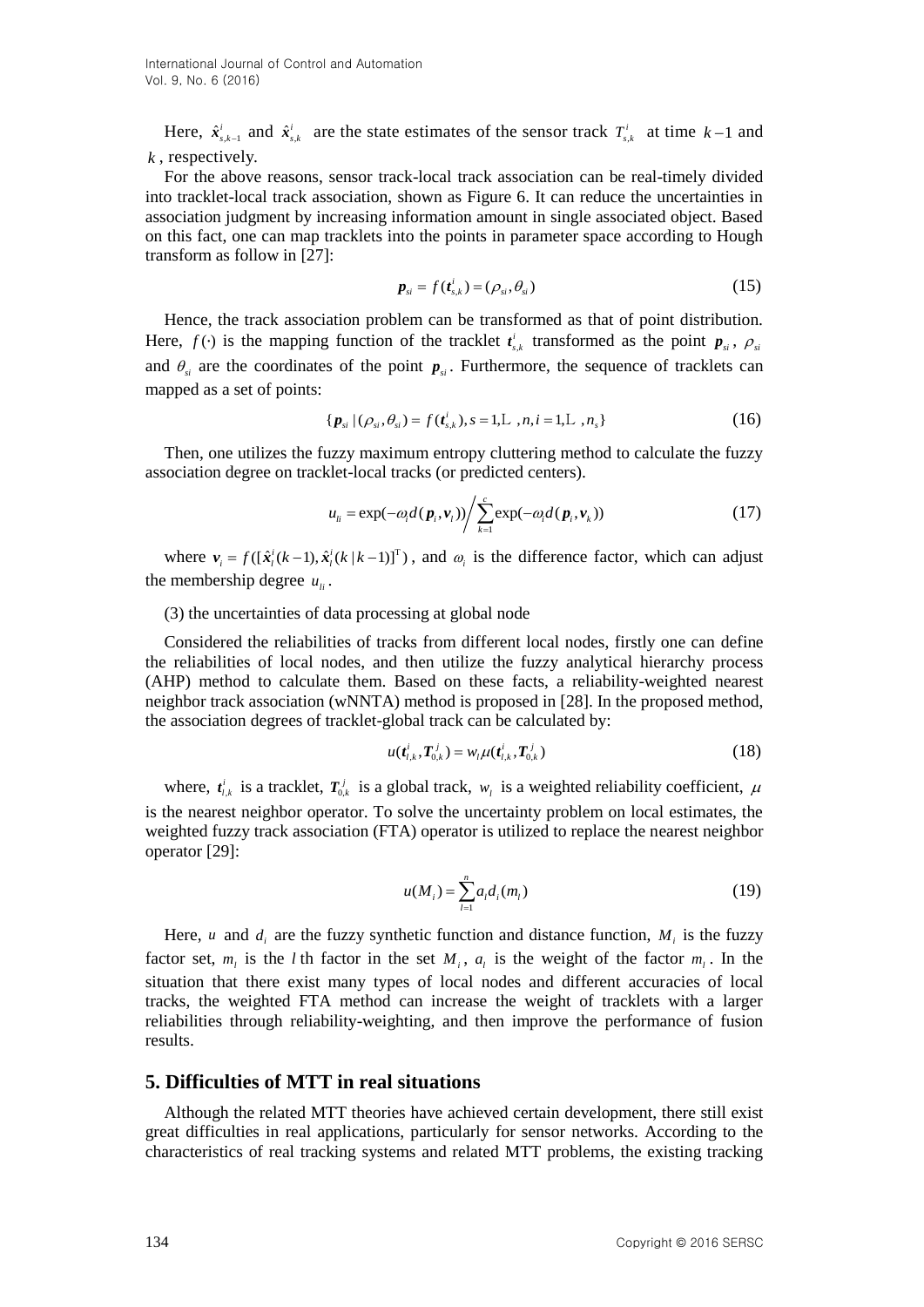systems generally include two requirements for MTT methods: one is how to improve the rate of data processing for different levels' nodes, and the other is how to improve the performance of tracking results. For the uncertainties in MTT, here list some usual problems:

(1) In data processing of different nodes at the corresponding levels, there exist great uncertainties and relative prior information. Hence, we still need to further study the unit processing methods for different information in tracking systems.

(2) Due to the difference in geographical positions, processing performance and sampling periods for different nodes, we need to develop the track initialization methods for asynchronous measurements under consideration of the influences of different errors.

(3) In real applications, there is great information on relative motion models, how to dig fuzzy rules and adjust the parameters of filters is an urgent problem.

(4) For the situations with unknown qualities of local tracks, how to improve the performance of track fusion is a key issue in sensor networks.

### **6. Conclusion**

Due to the existence of different uncertainties in DSWs, MTT has become a difficult problem in the information fusion field. Considered the framework of a sensor network and its data processing of the whole system, the uncertainties on different phrases of MTT has been fully analyzed and studied by the fuzzy information processing technology, and then the whole processing flow for MTT can be established. Meanwhile, one can further extend the applications of the fuzzy information processing technology in the MTT field. Additionally, for the design of MTT methods, one needs to consider the model structure of sensor networks, the types and performance of different nodes, and the modes of data processing. Based on these, we can design better MTT methods, which are suitable for real tracking systems.

# **Acknowledgments**

This work is supported by the National Natural Science Foundation of China (No. 61301074), the Startup Project of Doctor Science Research of Shaoxing University (No. 20155015), the Science Project of Shaoxing University (No. 2015LG1006), and the Natural Science Foundation of Shenzhen Polytechnic (No. 601522K21017).

# **References**

- [1] B. Khaleghi, A. Khamis and F. O. Karry, "Multisensor data fusion: a review of state-of-the-art", Information Fusion, vol. 14, no. 1, **(2013)**, pp. 1-17.
- [2] Y. He, G. H. Wang and X. Guan, "Information fusion theory with application", Beijing: Publishing House of Electronics Introdustry, **(2010)**.
- [3] E. Fan, W. X. Xie, Z. X. Liu and P. F. Li, "Range-only target localization using geometrically constrained optimization", Defence Science Journal, vol. 65, no. 1, **(2015)**, pp. 70-76.
- [4] S. Coraluppi and C. Carthel, "Recursive track fusion for multi-sensor surveillance", Information Fusion, vol. 5, no. 1, **(2004)**, pp. 23-33.
- [5] N. Widynski, S. Dubuisson and I. Bloach, "Integration of fuzzy spatial information in tracking based on particle filtering", IEEE Transactions on Systems, Man, and Cybernetics-Part B: Cybernetics, vol. 41, no. 3, **(2011)**, pp. 635-649.
- [6] L. Qiao, "Research of passive tracking arithmetic based on spatial information measurement", Journal of Harbin University of Science and Technology, vol. 17, no. 4, **(2012)**, pp. 64-67.
- [7] S. Mori, W. H. Barker, C. Y. Chong and C. K. Chang, "Track association and track fusion with nondeterministic target dynamics", IEEE Transactions on Aerospace and Electronic Systems, vol. 38, no. 2, **(2002)**, pp. 660-668.
- [8] L. Q. Li, H. B. Ji and X. B. Gao, "Maximum entropy fuzzy clustering with application to real-time target tracking", Signal Processing, vol. 86, no. 11, **(2006)**, pp. 3432-3447.